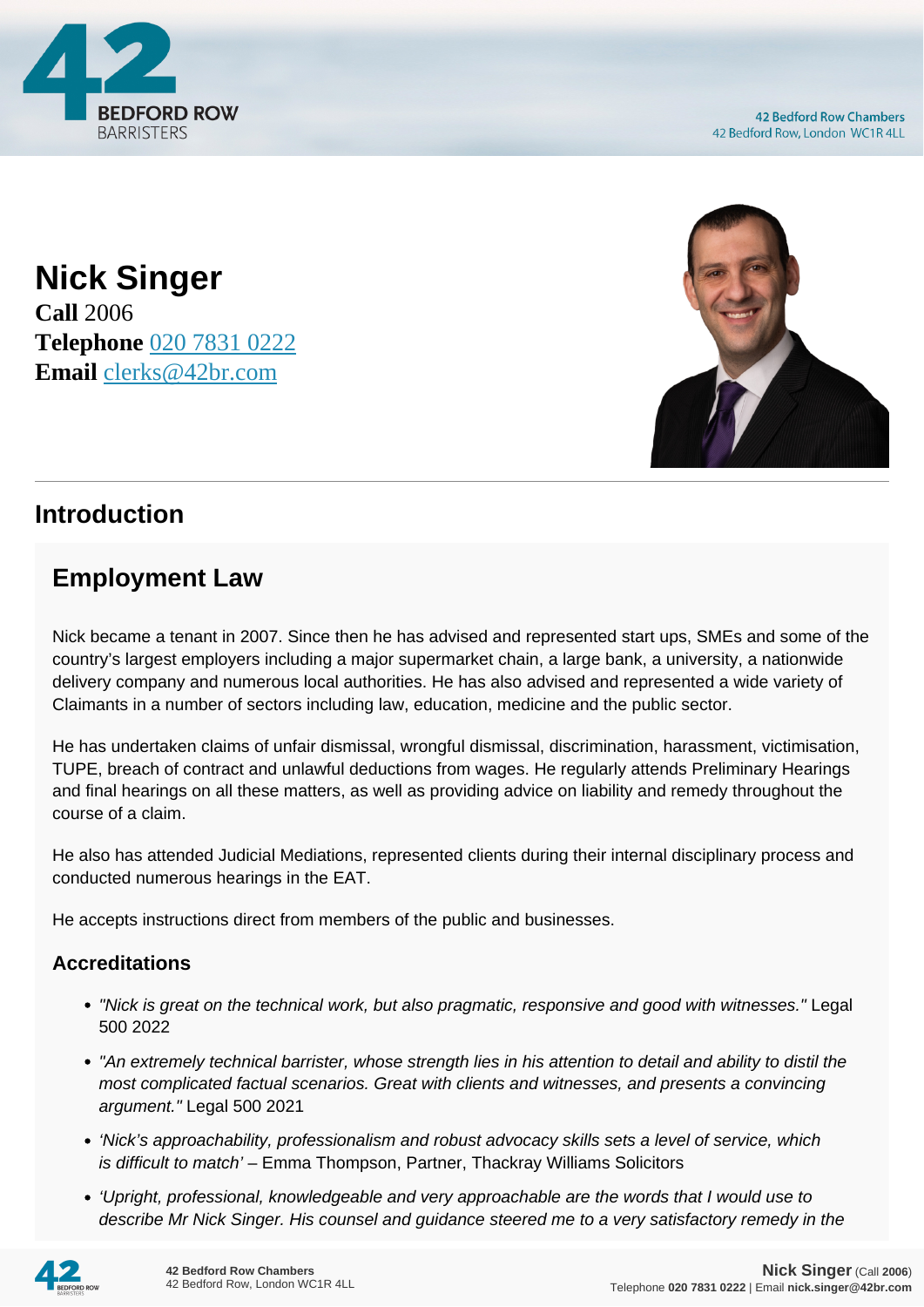

case against my former employer. Nick was very capable and more than up to the challenge I presented, he is the man you want fighting your corner. I have no hesitation in recommending Nick Singer' – Graham Gould

"Nick invariably approaches cases with a professional and pragmatic attitude and has proved himself invaluable in the matters I have instructed him on" – David Rowlands, Slater Heelis Solicitors



#### **Selected cases**

- Ms J v a large supermarket (ongoing) For the Respondent in an ongoing dispute which is listed for trial 8 days next year. It is a very complex case medically, with a consultant expert having been instructed and for which I have already given significant advice.
- Mr R v a large company (2018, settled) For the Claimant lawyer in a complex whistleblowing and discrimination matter originally listed for a 6 day trial. The matter settled for a significant five figure sum.
- Mr B v a large supermarket (2017) For the successful Respondent in a complex whistle blowing claim, in which serious criminal allegations were made about the company's record keeping. The Claim was dismissed.
- Suhail vs. Barking NHS TRUST and PELC (UKEAT/0536/13/RN reported on Lawtel)
- Reemploy v Brain, EAT UKEAT/0465/10/CEA

For the Claimant in a successfully resisted appeal. The Claimant had been given bad advice by a solicitor in an informal context and as a result put her claim in out of time. The EAT found that the cases of Dedman v British Building & Engineering Appliances Ltd IRLR 379 [1973] and Riley v Tesco Stores Ltd [1980] ICR 323 were not authority for the proposition that bad advice from any third party will prevent a Claimant from showing reasonable impracticability. The EAT case of Royal Bank of Scotland v Theobald No. UKEAT/0444/06/RN was also doubted.

• Mr B v a large bank (2017, settled)

For the Claimant in a very high value disability discrimination and unfair dismissal claim. The case involved very complicated medical and causation issues. As a result of my input medical evidence was sought forcing the Respondent to concede disability and settle the matter for a large six figure sum.

• Mr F v A Company (2016)

For the Claimant in a high value age discrimination and unfair dismissal case. There were potentially complex legal issues surrounding the admissibility of covert recordings taken by the Claimant. I ensured that he was able to get these into evidence. The case settled for a six figure sum after a Judicial Mediation.

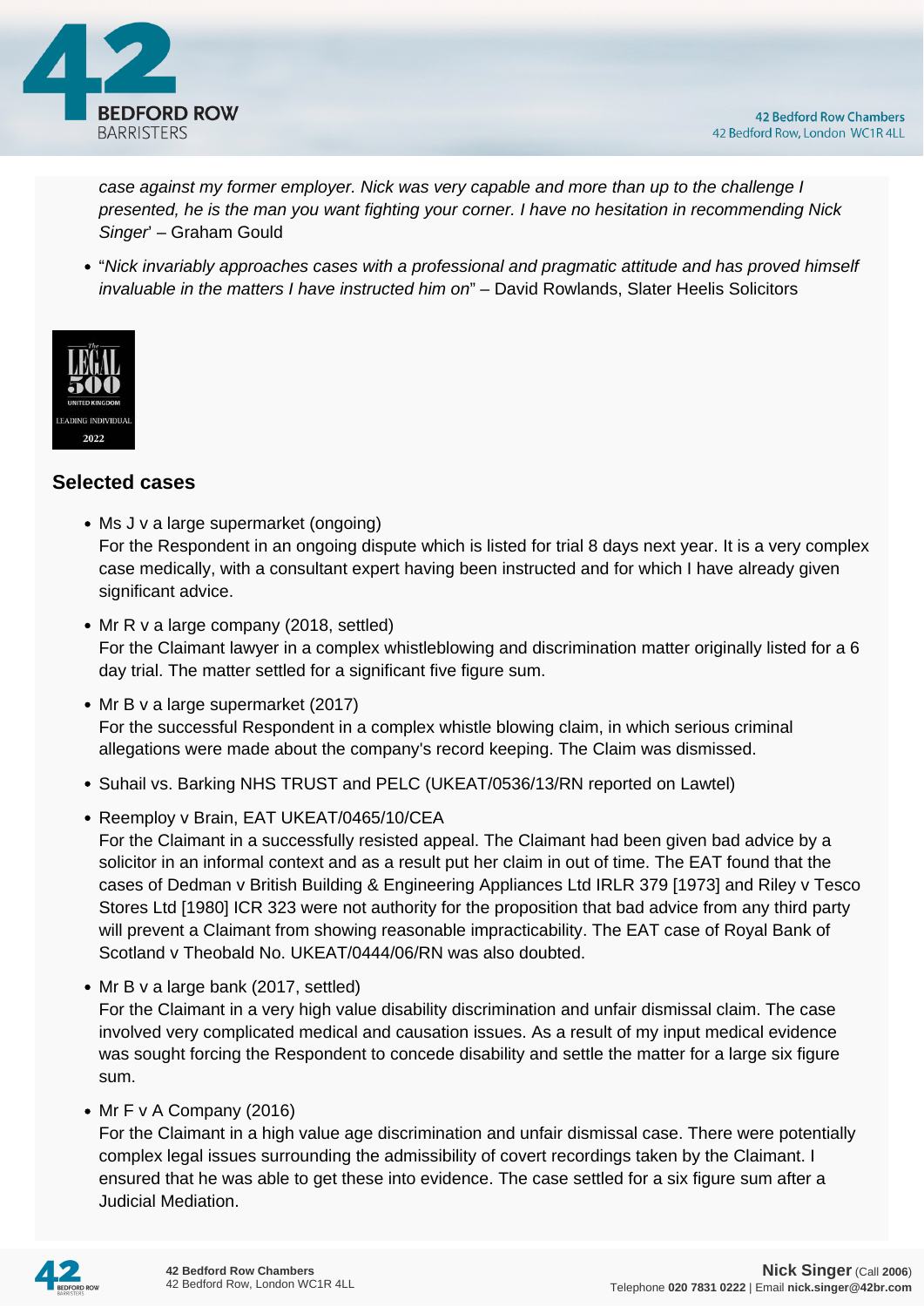

#### • Mr W v a Company (2015)

For the successful Respondent in a difficult whistleblowing case, which covered a large number of allegations.

• Mr v T Ltd (2014)

For a nationally recognised employer in a 7 day case of unfair dismissal and disability discrimination. It involved over 30 allegations and 10 witnesses. The Claim was dismissed and the Tribunal, after considering the Claimant's cross examination, decided he had been untruthful.

#### • Mrs N v a company (2014)

For the Claimant involving allegations of sex discrimination and race discrimination. The matter settled for nearly £300,000 after a Judicial Mediation.

• Mr S v R Ltd (2013)

For a nationally recognised employer in a 5 day race discrimination claim in which the Claimant felt he had been dismissed on the basis of his race. The Claim was dismissed

• Mrs P v T ltd (2012)

For a nationally recognised employer in an unfair dismissal claim where the Claimant alleged she was unfairly dismissed after taking part in dangerous horseplay in the employer's factory. The Claim was dismissed.

• Mrs A v a London Borough (2010)

For the successful Respondent in a 10 day case, which included allegations made by a social worker against numerous witnesses of direct discrimination, disability related discrimination, failure to make reasonable adjustments and harassment.

• Mr O v E Ltd (2008)

For the successful Claimant in a 4 day race discrimination claim in which the Claimant alleged he had been subject to hostile and humiliating treatment due to his race and the colour of his skin.

### **Professional memberships**

- Employment Law Bar Association
- Employment Lawyer's Association

### **Other information**

• Nick enjoys football, cricket as well as playing the drums. He has volunteered at his local charity Drugsline.

## **Accreditations**

- 'Nick's approachability, professionalism and robust advocacy skills sets a level of service, which is difficult to match' – Emma Thompson, Partner, Thackray Williams Solicitors
- 'Upright, professional, knowledgeable and very approachable are the words that I would use to describe Mr Nick Singer. His counsel and guidance steered me to a very satisfactory remedy in the case against my

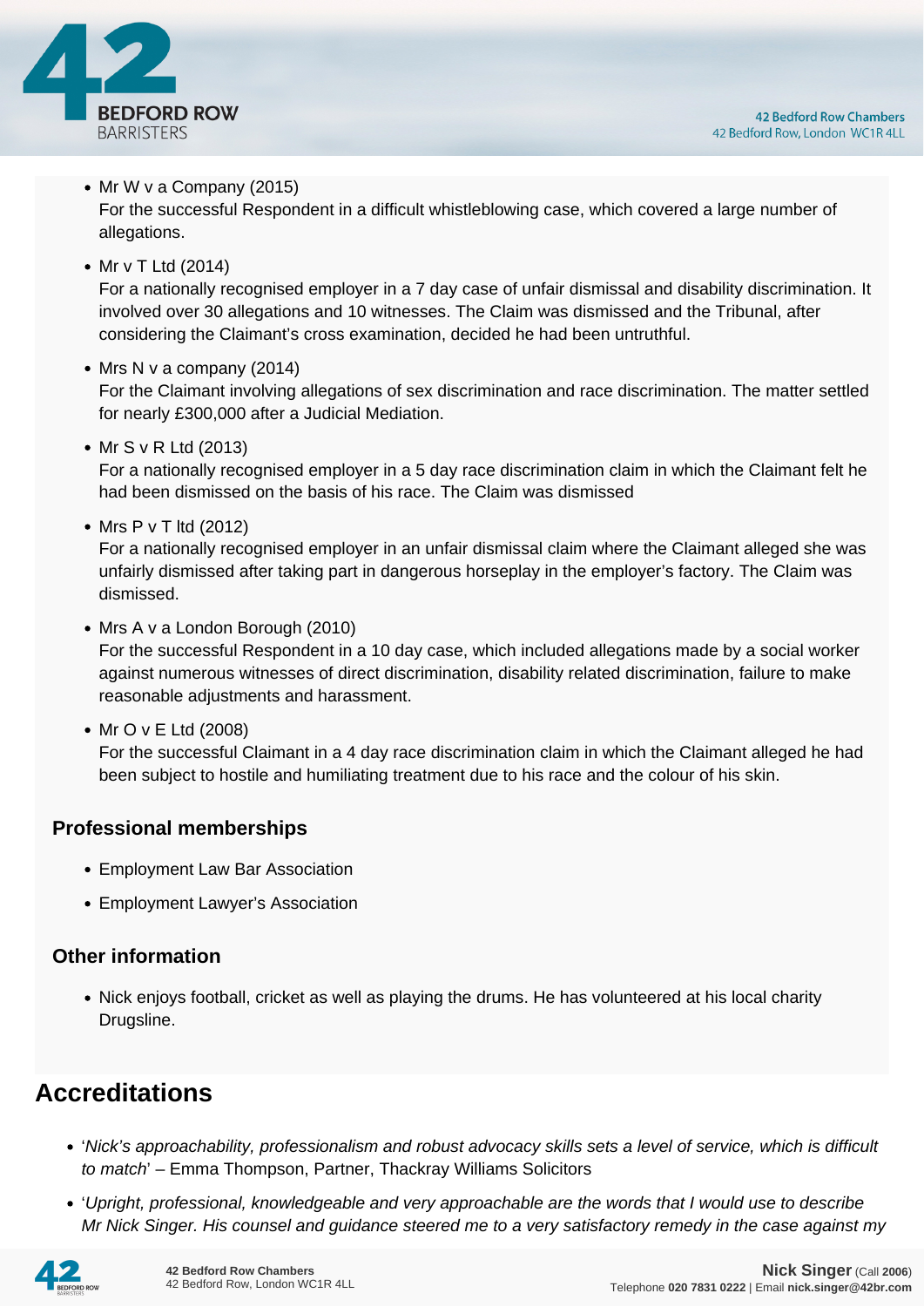

former employer. Nick was very capable and more than up to the challenge I presented, he is the man you want fighting your corner. I have no hesitation in recommending Nick Singer' – Graham Gould

"Nick invariably approaches cases with a professional and pragmatic attitude and has proved himself invaluable in the matters I have instructed him on" – David Rowlands, Slater Heelis Solicitors

# **Selected cases**

### **Employment**

- Suhail vs. Barking NHS TRUST and PELC (UKEAT/0536/13/RN reported on Lawtel)
- Reemploy v Brain, EAT UKEAT/0465/10/CEA

For the Claimant in a successfully resisted appeal. The Claimant had been given bad advice by a solicitor in an informal context and as a result put her claim in out of time. The EAT found that the cases of Dedman v British Building & Engineering Appliances Ltd IRLR 379 [1973] and Riley v Tesco Stores Ltd [1980] ICR 323 were not authority for the proposition that bad advice from any third party will prevent a Claimant from showing reasonable impracticability. The EAT case of Royal Bank of Scotland v Theobald No. UKEAT/0444/06/RN was also doubted.

• Mr B v a large bank (2017, ongoing)

For the Claimant in a potentially very high value disability discrimination and unfair dismissal claim, which may involve a life long loss as a result of a discriminatory dismissal. The case involves very complicated medical and causation issues. As a result of my input medical evidence has been sought forcing the Respondent to concede disability and increase their offer substantially.

• Mr F v A Company  $(2016)$ 

For the Claimant in a high value age discrimination and unfair dismissal case. There were potentially complex legal issues surrounding the admissibility of covert recordings taken by the Claimant. I ensured that he was able to get these into evidence. The case settled for a six figure sum after a Judicial Mediation.

• Mr W v a Company (2015)

For the successful Respondent in a difficult whistleblowing case, which covered a large number of allegations.

• Mr v T Ltd (2014)

For a nationally recognised employer in a 7 day case of unfair dismissal and disability discrimination. It involved over 30 allegations and 10 witnesses. The Claim was dismissed and the Tribunal, after considering the Claimant's cross examination, decided he had been untruthful.

 $\bullet$  Mrs N v a company (2014)

For the Claimant involving allegations of sex discrimination and race discrimination. The matter settled for nearly £300,000 after a Judicial Mediation.

• Mr S v R Ltd (2013)

For a nationally recognised employer in a 5 day race discrimination claim in which the Claimant felt he had been dismissed on the basis of his race. The Claim was dismissed

• Mrs P v T ltd (2012)

For a nationally recognised employer in an unfair dismissal claim where the Claimant alleged she was